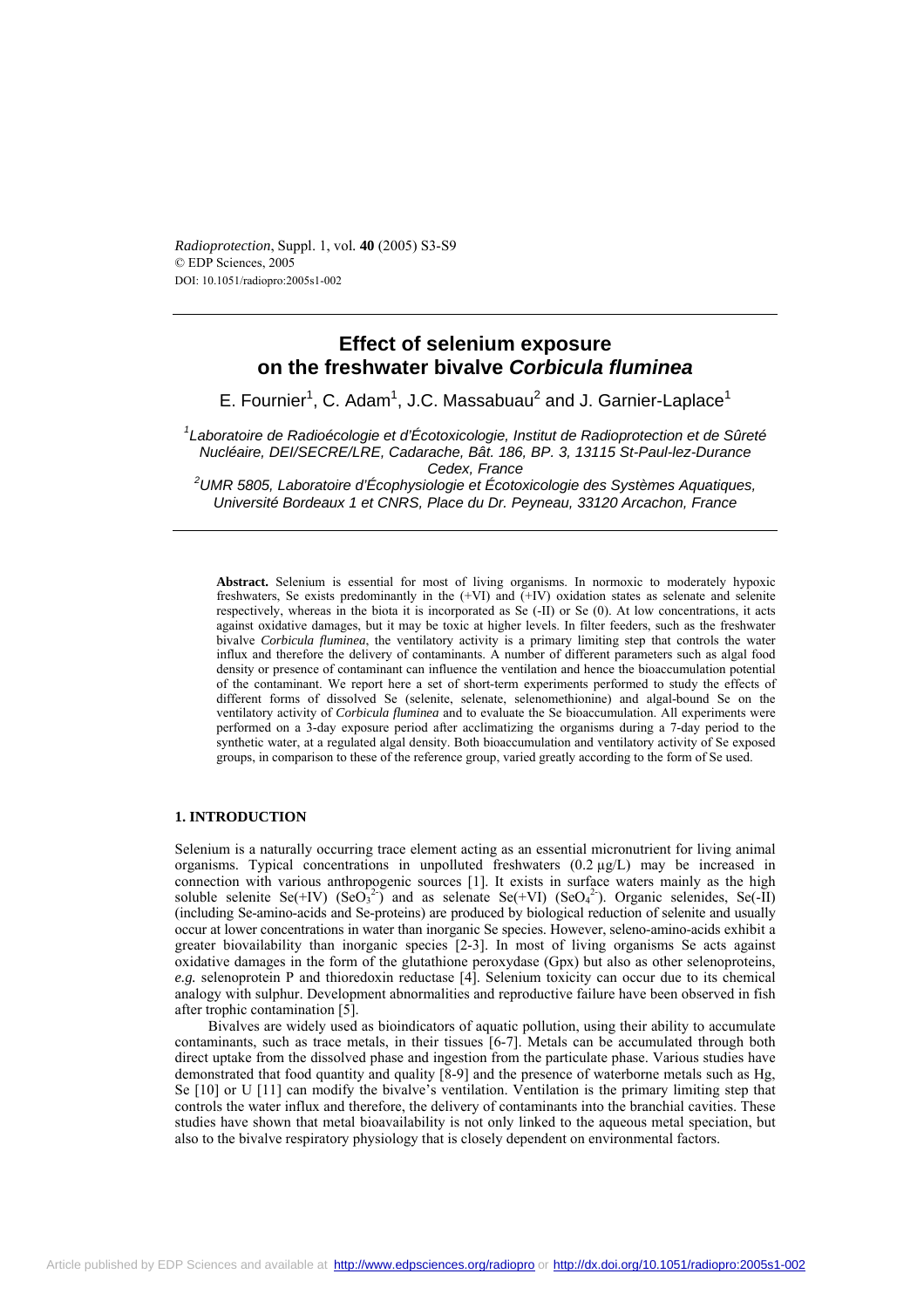# S4 RADIOPROTECTION

The study presented here is part of a wider research program whose aim is to characterize Se bioavailability and effects in *C. fluminea*, as a function of various physiological and environmental factors. Short-term experiments have been performed to determine the bioavailability and the effect of dissolved and algal-bound Se on the ventilatory flow rate of the widespread bivalve *C. fluminea.*  Three main oxidative states were tested. In a first set of experiments, Se was added into the water as three different chemical forms each corresponding to an oxidation state: the two inorganic compounds  $Se(+VI)$  and  $Se(+IV)$ , and the seleno-L-methionine  $Se(-II)$  which is the predominant form of Se organic compounds in tissues of plants and algae [12-13]. In a second set of experiments, Se was added by the trophic route *via* algae pre-exposed to the three different chemical forms of Se.

# **2. MATERIALS AND METHODS**

### **2.1 Animals collection and maintenance**

*C. fluminea* specimens  $(0.90 \pm 0.05 \text{ g}$  fw for the whole soft body) were collected manually from river Saint-Seurin-sur l'Isle (France). They were maintained at 20°C, in a polyvinyl chloride tank filled with dechlorinated tap water over washed quartz sand. Animals were fed daily with a suspension of the unicellular algae *Chlamydomonas reinhardtii.* Half the volume of water was changed once a week.

### **2.2 Physico-chemical parameters**

Experiments were performed in polypropylene beakers (5 x 5 x 8 cm) filled with a synthetic water  $(Ca^{2+} 290 \mu M; Mg^{2+} 195 \mu M; Na^{+} 500 \mu M; K^{+} 165 \mu M; Cl^{+} 882 \mu M; SO<sub>4</sub><sup>2-</sup> 100 \mu M; NO<sub>3</sub> 500 \mu M;$  $CO_3$  24  $\mu$ M; PO<sub>4</sub><sup>3</sup> 5  $\mu$ M, pH 7.0 at equilibrium) over washed quartz sand. The experiments were performed at 20.0  $\pm$  0.5 °C. The pH was regulated at 7.0  $\pm$  0.1 by the addition of NaOH using a pH-stat. Organisms were maintained under a 14 h light – 10 h dark photoperiod. Air was bubbled continuously into the tanks to ensure algal mixing, gas-water equilibration and to keep constant the respiratory status of the bivalves. The ionic composition of the water and the algal cell supply were maintained constant using peristaltic pumps under flow-through conditions. During the experiments, the animals were isolated from external vibrations in the laboratory using an antivibrating bench.

### **2.3 Exposure protocol**

The bioavailability of Se *via* the direct or trophic routes and its effect on the ventilation were studied. These experiments were carried out at 2 different algal densities  $(1-2 \times 10^5 \text{ and } 3-4 \times 10^5 \text{ cells/mL})$  in order to investigate the impact of food availability on the ventilation. After acclimating organisms (5 replicates of one individual per beaker) during a 7-day period to the synthetic water and the selected algal density (acclimation period), animals were either exposed for 3 days to dissolved Se: selenite, selenate or seleno-L-methionine at 50 µg/L or to algal bound Se (algae pre-exposed to 2000 µg/L of selenite; selenate or selenomethionine for 1 hr). The ventilatory flow rate of each bivalve was also estimated 3 times a day according to the Jorgensen's equation [14]:

$$
V w = V \cdot \left[ (\ln X_{0} - \ln X_{t}) - (\ln X_{0}^{\prime} - \ln X_{t}^{\prime}) \right] / (t \cdot m)
$$
\n
$$
\tag{1}
$$

where,  $V$   $w$  is the ventilatory flow rate (mL/hr/g fw); *t* is the test duration (hr); *m* is the bivalve body mass (g fw); *V* is the volume of water in each chamber (mL); *X0*, *X'0*, the algal density at the beginning of the measurement (cells/mL), in the test chamber and the reference one (without any bivalve) respectively;  $X_t$ ,  $X'_t$ , the algal density at the end of the measurement (cells/mL) in the test chamber and the reference one respectively.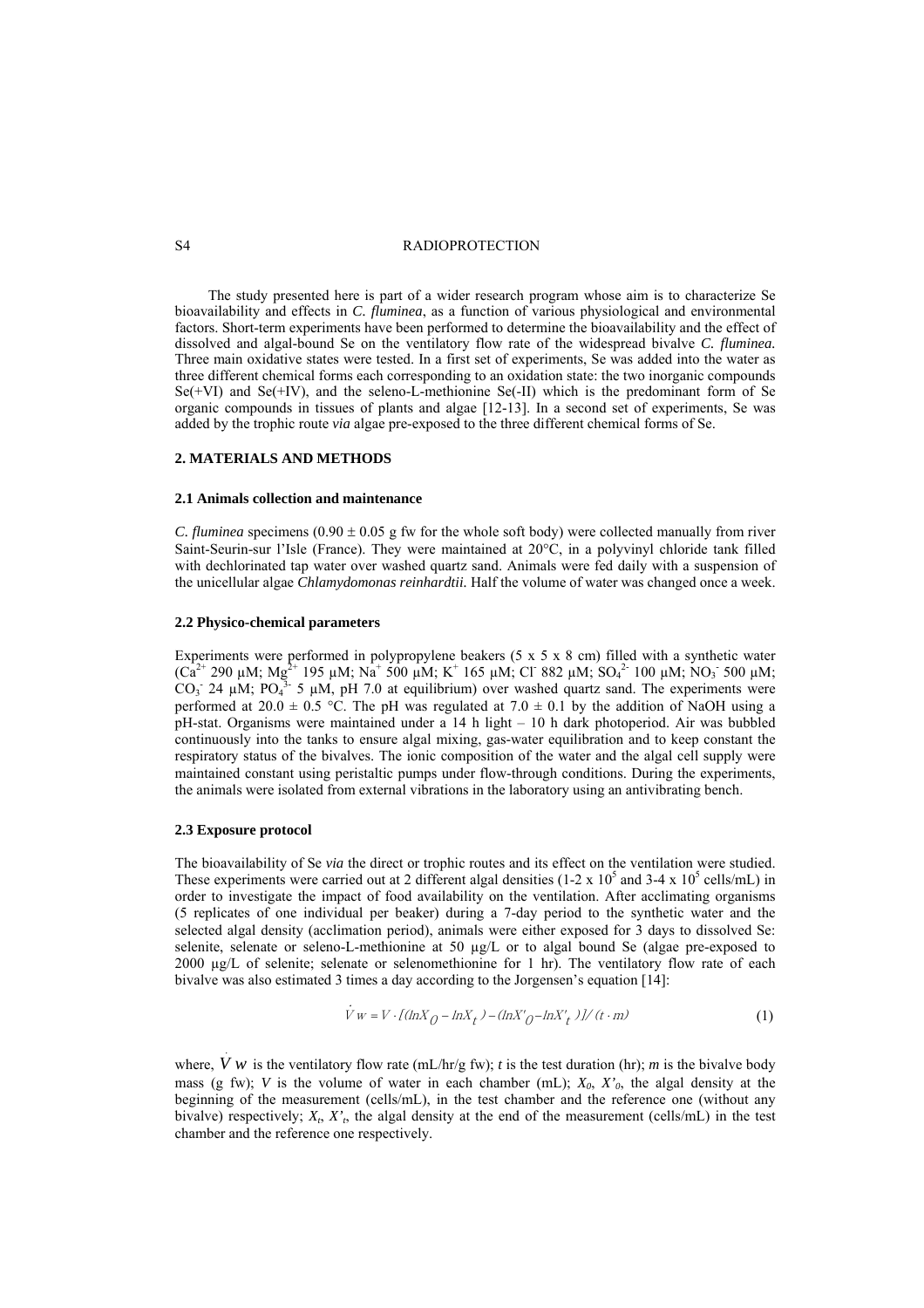# ECORAD 2004 S5

Based on the ventilatory flow rate determined during the experiment and the corresponding concentration of Se in the water column and/or in the algae, we estimated the total amount of Se that passed through the gills during the 3-day exposure period.

$$
Q = [Se] \cdot V \cdot t
$$
 (2)

where Q corresponds to the quantity of selenium passing through the animal gills ( $\mu$ g/g fw), [Se] is the total selenium concentration in the water column (dissolved and/or algal bound  $(\mu g/L)$ ), V w is the ventilatory flow rate  $(L/hr/g f w)$  and t is the duration of the experiment (hr). These calculations were performed on the basis assumption that the bivalves stayed open throughout the exposure phase.

Se quantification in the biological samples and in water was performed using the HG-QFAAS method (Hydride Generation - Quartz Furnace Atomic Absorption Spectrometry) [15].

# **3. RESULTS AND DISCUSSION**

#### **3.1 Effect of selenium on the ventilatory flow rate of** *C. fluminea*





**Figure 1.** Changes in the ventilatory flow rate (mL/hr/g fw) of *C. fluminea*, as a function of time (days). A 7-day acclimation phase was followed by a 3-day exposure period (3 dissolved selenium forms tested at 50 µg/L), at two different algal densities: A:  $1-2 \times 10^5$  cells/mL and B:  $3-4 \times 10^5$  cells/mL. Asterisks indicate values significantly different from that characterizing the control (Anova,  $p \le 0.05$ ).

Figure 1 reports the ventilatory flow rate as a function of time. Whatever the conditions, bivalve ventilation reached a steady state during the acclimation period. At the low algal density (1-2 x 10<sup>5</sup>) cells/mL), the control group had a constant high ventilatory flow rate of about 400-500 mL/hr/g fw during all the experiment, whereas at the high algal density  $(3-4 \times 10^5 \text{ cells/mL})$ , the control group had a constant low ventilatory flow rate of about 50-100 mL/hr/g fw. A low algal density induces a strong ventilation, which allows to compensate the lack of food in the milieu. This pattern has already been reported for *C. fluminea* by Tran et al. [9]. They observed a stimulation of ventilation for algal densities less than 1-2 x 10<sup>5</sup> cells/mL at 15<sup>o</sup>C, whereas, at 25<sup>o</sup>C the stimulation occurred for densities below 4-5 x 10<sup>5</sup> cells/mL. At low algal concentration, the addition of 50  $\mu$ g/L of selenomethionine induced a strong decrease in the ventilatory activity of *Corbicula fluminea* compared to that of the control group. Changes in the respiratory physiology (ventilation activity and/or valve movement) of *C. fluminea* have already been shown after addition of other metals, both essential or not essential [11;16-18]. In response to toxic components (such as Hg or U) bivalves often decrease their ventilatory activity as a protective mechanism. As selenomethionine (SeMet) is known to be very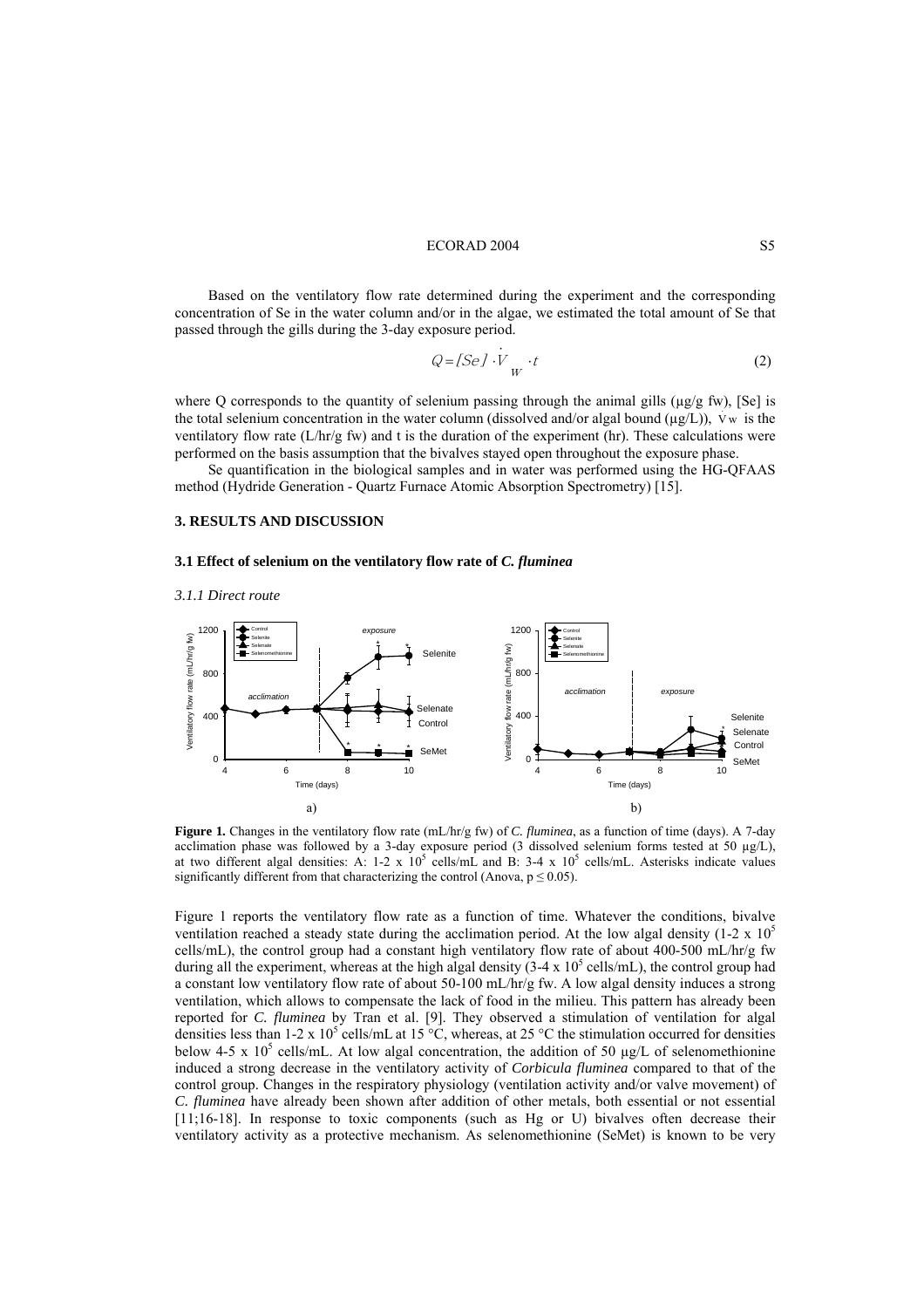# S6 RADIOPROTECTION

toxic (96h LC<sub>50</sub> of 1.5 µg/L for juvenile amphipods [19]), we suggest the establishment of a protective mechanism expressed by a strong decrease of the ventilation activity of the animals. Remarquably, when bivalves were exposed to dissolved selenite, at  $[a]g$  = 1-2 x 10<sup>5</sup> cells/mL, the ventilation increased by a factor of 2. To our knowledge, only a single study [10] has reported on the effect of selenite on ventilatory activity of a bivalve. The authors used the marine green mussel *Perna perna* and they tested selenite effect during a 1-hour exposure period instead of 3 days in the present work. They reported a ventilatory inhibition at selenite concentrations ranging from 0 to 300  $\mu$ g/L, stimulation from 300 to 700 µg/L and again an inhibition at higher values. The present results show on the contrary, that selenite induced a strong ventilatory stimulation at 50  $\mu$ g/L. However, any conclusion remains speculative as animal species and experimental conditions were different. For fish, Lemly [20] found that selenium (a mix of dietary selenium (5.16 µg/g) and waterborne selenate:selenite (4.83 µg/L) caused gill damages that decrease respiratory capacity while increasing oxygen consumption. Such a mechanism might explain here the strong stimulation of ventilatory activity following selenite exposure. Finally, selenate did not modify the ventilation of *C. fluminea,* which could indicate that this form was not detected*.* We must underline that the effect of Se on ventilation is qualitatively similar at high algal density but that statistical differences between groups exposed to SeMet or selenite and control group are only observed at the lower algal density, when ventilatory activity is enhanced.

#### *3.1.2 Trophic route*

**Table 1.** Concentration of total selenium in *Chlamydomonas reinhardtii* ( $pg/10^5$  cells) pre-exposed to dissolved selenium (3 forms tested at 2000 µg/L), at pH 7, 20 °C, for 1hr. Values are presented as mean  $\pm$  standard error, n = 3.

|                  | $[Se]$ w $\mu$ g/L | [Se]algae<br>pg/10 <sup>5</sup> cells |
|------------------|--------------------|---------------------------------------|
| selenomethionine | 2000               | $169 + 9$                             |
| selenate         | 2000               | $26.6 \pm 1.8$                        |
| selenite         | 2000               | $20.6 \pm 0.6$                        |

Table 1 summarizes the concentration of selenium in algae pre-exposed to selenium. We can observe that each form of selenium has been significantly accumulated in algae during the 1-hour exposure period but at different levels. Indeed, selenomethionine seems to be the most bioavailable form, followed by selenate and selenite.



**Figure 2.** Changes in the ventilatory flow rate (mL/hr/g fw) of *C. fluminea*, as a function of time (days). A 7-day acclimation phase was followed by a 3-day exposure period to algal-bound selenium (3 selenium forms tested for pre-exposure of algae at 2000  $\mu$ g/L), at two different algal densities: A: 1-2 x 10<sup>5</sup> cells/mL and B: 3-4 x 10<sup>5</sup> cells/mL. Asterisks indicate values significantly different from that characterizing the control (Anova,  $p \le 0.05$ ).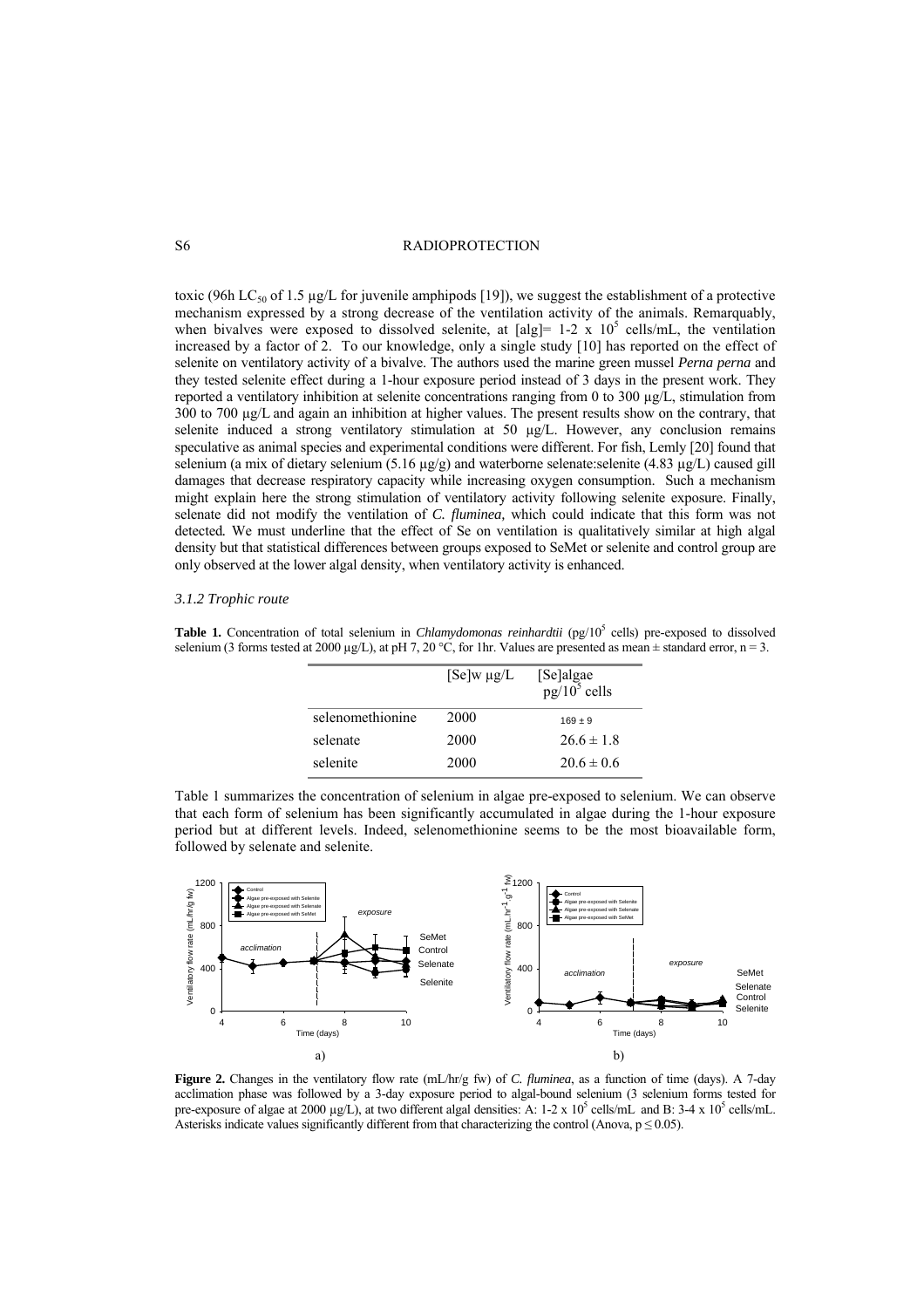# ECORAD 2004 S7

Figure 2 reports the ventilatory flow rate of *C. fluminea* as a function of time, for the two algal densities tested. In reference conditions, the ventilatory flow rates characterizing the control groups are not statistically different from the ones measured in the previous experiment. This illustrates the reproductibility and the strength of the relationship between the ventilatory flow rate and algal concentration, for *C. fluminea* studied in our experimental conditions. It's clear that at the Se concentrations tested, the addition of algal-bound selenium does not induce any statistically significant change in terms of ventilation of *C. fluminea*.

### **3.2 Metalloid bioaccumulation**

*3.2.1 Direct route* 



**Figure 3.** Total Se in the whole body of *Corbicula fluminea* (µg/g fw) as a function of total dissolved Se passing through the gills during a 3-day exposure period. Each point corresponds to one bivalve and dotted line to background level.

Total selenium accumulated in the whole body of *C. fluminea* is represented as a function of the quantity of dissolved Se that has been passing through the bivalve gills during the 3-day exposure period. The bioaccumulation rates of the various forms of Se are very different. For example, although a large amount of selenite passed through the gills, because of a strong hyperventilatory response, this form is not bioaccumulated to a high extent. At the opposite, albeit a small quantity of Se has passed though the bivalve (due to the large decrease of ventilation in presence of SeMet), SeMet has been largely accumulated, indicating a high bioavailability of this form. It demonstrated the absence of a relationship between total dissolved Se passing through the gills and bioaccumulation in *C. fluminea* irrespective of selenium speciation. It evidently underlines the importance of speciation. As regards selenite and selenate, other studies have shown that they can compete with sulphate for uptake, because of their structural similarities  $[21-22]$ . It is generally accepted that  $SO<sub>4</sub>$  is a relatively non-penetrating anion for bivalves [23]. This could explain the poor availability of the Se inorganic forms. On the other hand, in our experiments SeMet seems to be very bioavailable. This is consistent with the literature, which indicates that SeMet is incorporated by an active transport system shared with methionine.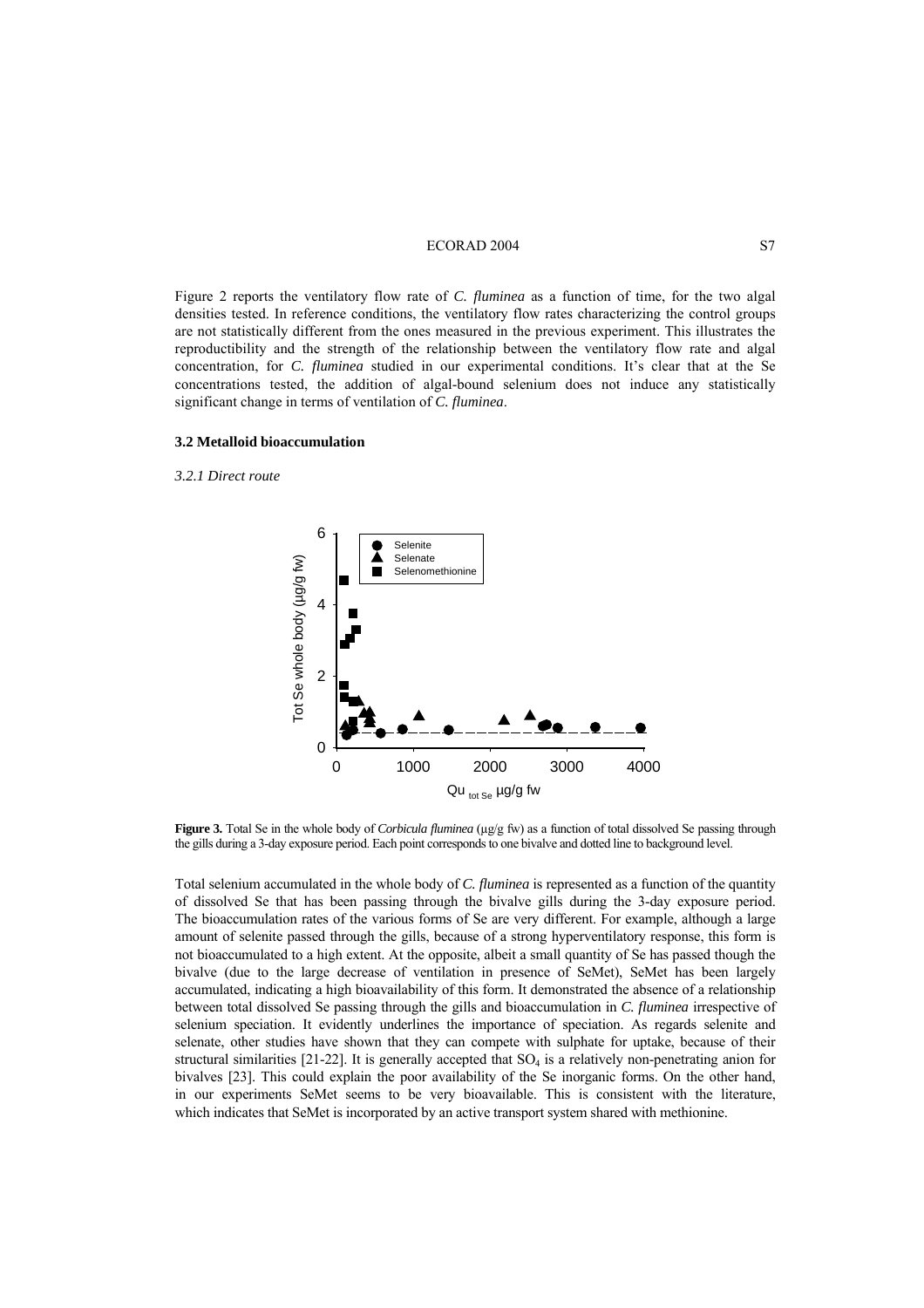# S8 RADIOPROTECTION

*3.2.2 Trophic route* 



**Figure 4.** Total Se in whole body of *Corbicula fluminea* ( $\mu$ g/g fw) as a function of total algal-bound Se passing through the gills during a 3-day exposure period. Each point corresponds to one bivalve and dotted line to background level.

Total Se accumulated in whole body of *C. fluminea* is represented has a function of the quantity of algal-bound Se passing through the bivalve during the exposure period. It shows that bioaccumulation increases with the total algal-bound Se passing through the gills and potentially eaten by the animals. A linear regression can be applied with a  $R^2 = 0.75$ . In this case, ventilation becomes a limitant factor. Two hypotheses can be formulated: once taken up by the algae, each waterborne Se form is transformed and stored in the same chemical form, or, once Se is absorbed in the digestive tract of C*. fluminea,* all the Se forms are transformed in the same way and so, have got the same bioavailability. The results suggest a transformation of Se inorganic forms into much more bioavailable organic forms.

# **4. CONCLUSION**

The present work demonstrates that the ventilation of *C. fluminea* is influenced by algal density and by selenium species. We show that the ventilatory response is closely dependent on the metal form, SeMet inhibits, selenite stimulates and selenate does not influence ventilation. There is no relationship between total dissolved Se passing through the gills and bioaccumulation in *C. fluminea*: which underline the primary importance of speciation. SeMet appears as the more bioavailable form under our experimental conditions. As regard to algal-bound selenium, we demonstrated the existence of a relationship between total algal-bound Se passing through gills and bioaccumulation rates. Thus, as a conclusion, bioaccumulation of Se in bivalves appears as the result of a complex balance between speciation, dissolved and/or algal-bound form and ventilatory activity.

## **Acknowledgments**

This work is part of the ENVIRHOM program funded by the Institute for Radioprotection and Nuclear Safety.